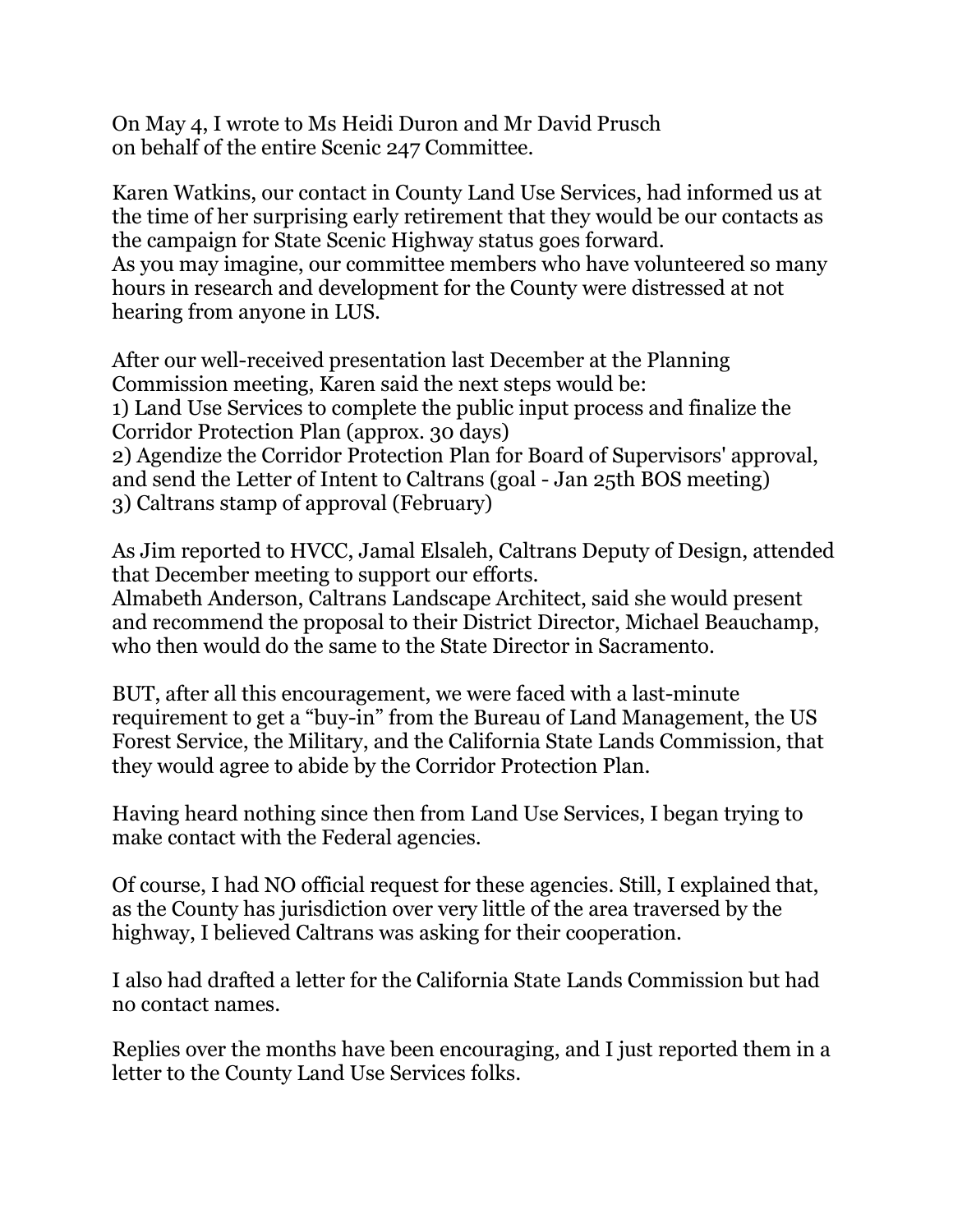## **BLM:**

The majority of the 247 Scenic Corridor lies within public lands administered by the Bureau of Land Management.

Our friend Katrina Symons has recently retired, but I heard from Jeffery Childers, Acting Field Manager in the Barstow Office, who said he had not been briefed on Scenic 247 by the County.

He told me their designated "Areas of Critical Environmental Concern" contain some of the highest protections available to public lands, and requested an official draft of the County's "buy-in" agreement to review.

## **The Marine Base:**

First, a phone call with Ms Erin Adam, G-5 Community Liaison. She feels time is of the essence, that development on the highway or near Base boundaries is a matter of great importance to the Base, in consideration of the deployment of military vehicles.

My impression: they would strongly support the existing Federal environmental *and* recreational protections for the Scenic Corridor.

Ms. Adam had heard nothing from Land Use Services about Scenic 247. She logged on to the website and sounds very positive about the Scenic 247 mission!

Michael King, Encroachment Specialist, phoned for a follow-up interview, requesting additional details on the Scenic 247 campaign, to brief the Base command.

## **USFS:**

On April 7, I received an e-mail reply from

Zach Behrens, Public Affairs Officer, San Bernardino National Forest: "I believe most of the views of the San Bernardino Mountains, save for the tippy top, are going to be BLM. The good news is I have a colleague who works for both BLM and the Forest Service in this area. Jihadda Govan, CC'd here, is the Sand to Snow National Monument Manager, which I believe covers the area you are looking at."

## **SLC:**

A very enlightening conversation with Sarah Mongano, Senior Environmental Scientist, Division of Environmental Planning and Management, California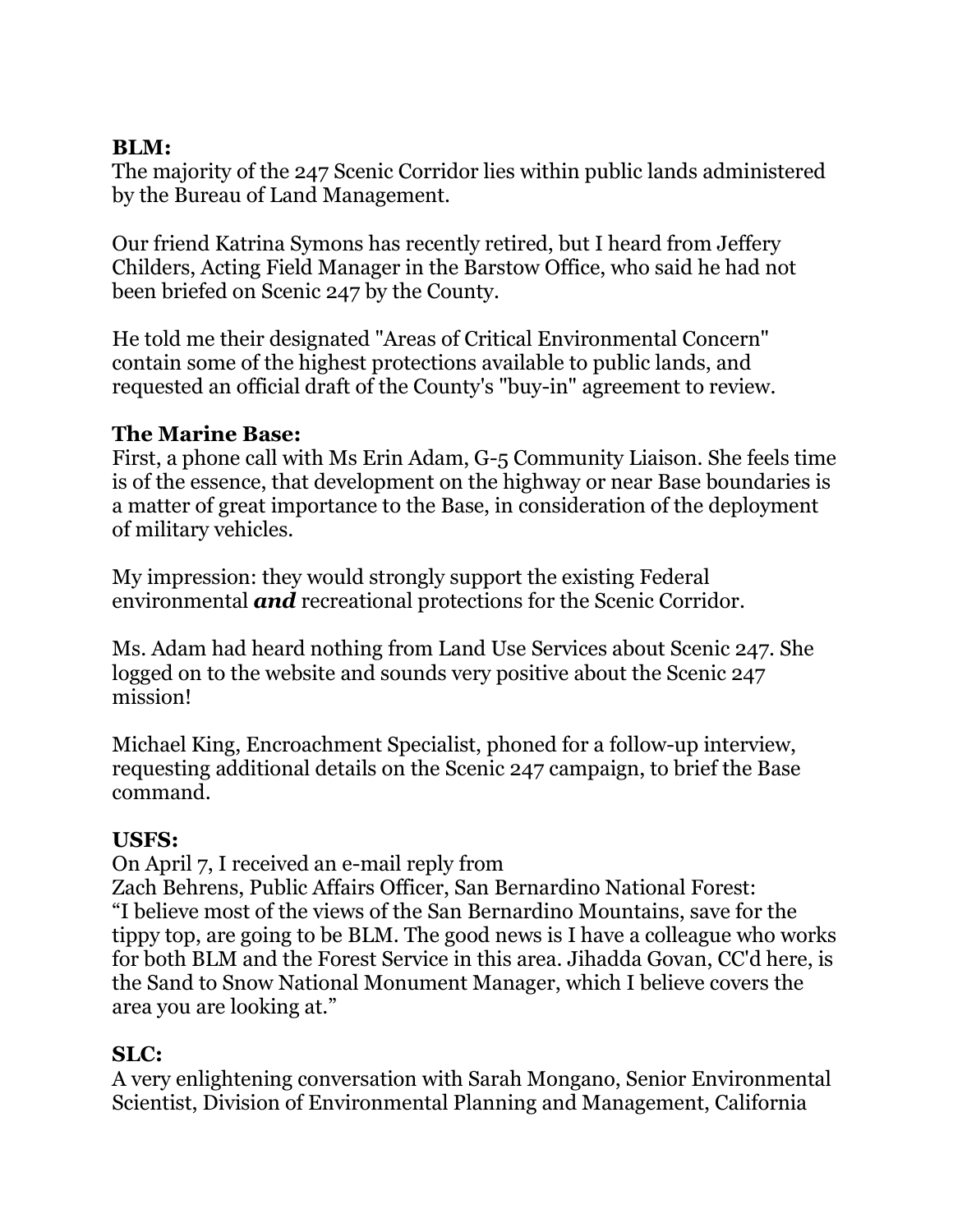State Lands Commission (thanks to Chuck Bell for suggesting this contact!)

First, she said the BLM-State Lands Commission School Lands exchange plan announced in October 2015 never was finalized.

I quote, "…the BLM/CSLC land swap plans did not result in any actual swaps of parcels. Also, the Stagecoach Solar Project EIR is still on hold at the request of the applicant."

This consolidation was touted to "promote continuity of wilderness and wildlife corridors while supporting renewable energy goals." Highly unlikely in my opinion, given the Development Focus Areas established by the controversial DRECP within the Scenic Corridor.

Since the land exchanges never occurred, very few parcels of School Lands lie in the S.R.247 scenic corridor. I cannot guess SLC response to an agreement document to abide by 247 CPP, but our contact Sarah Mongano now is familiar with our campaign.

Three major drawbacks for the Stagecoach Solar project were discussed: 1) Comments on the Draft EIR pointing out Caltrans protection of corridors *eligible* for State Scenic Highway status. 2) the impossibility of conforming to Caltrans requirements for undergrounding transmission in the limited spaces available.

3) SLC lacking jurisdiction over the site.

FYI: The Stagecoach Solar project was planned in largely-undeveloped scenery, in view for miles, through which the historic Lucerne Valley Cutoff Road travels.

Stagecoach transmission would cross S.R.247 to tie into another visuallyintrusive project, the Calcite substation.

These eyesores would render ineligible *fully one-half of the Scenic 247 Section 4 South*, already approved as eligible after in-person comparison with our Visual Assessment by Karen Watkins and Almabeth Anderson, Caltrans Landscape Architect.

We still have some fine-tuning on our recommendations to discuss, particularly specifying desert vegetation and special requests for turnouts with visitor information, traffic safety improvements, and directional signage.

Communications with Karen Watkins after the December hearing gave us a